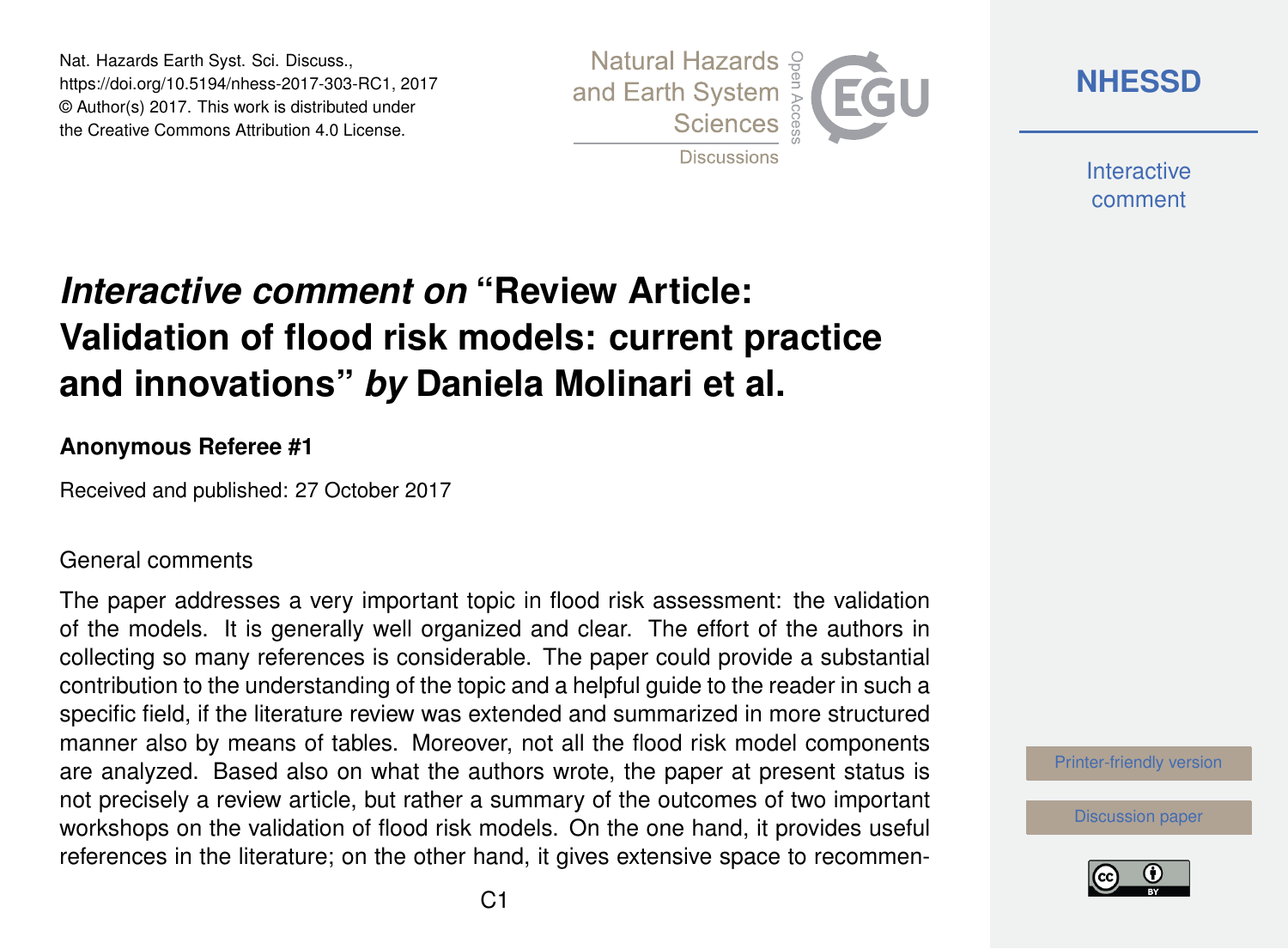dations and authors' opinions or suggest priorities in the flood risk research and policy. This approach, although useful, is not usually adopted within a review article. Finally, often the problem of validation is assimilated in the paper to the problem of uncertainty estimation, while I believe they are two distinct problems. The paper is recommended for publication in NHESS after some minor revisions. I tried also to provide some suggestions that the authors are free to accept or reject.

#### Specific comments

Title. I suggest taking out from the title "review article". Moreover, I suggest substituting "current practice and innovations" with "practices, lacks and recommendations"

P1 L16-17. The components of risk modelling are not only flood hazard, defence failure and damage analysis. I think there are others like spatial and temporal correlation estimation, exposure or exposed values estimation, uncertainty estimation, stochastic events generation. Also, flood risk modelling could not be limited to damage analysis, but in general extended to indirect losses and social impacts.

P1 L28 – P2 L9. It is not clear the aim of the paper. The aim of a review paper is to summarize the existing literature on the topic. Instead in this paragraph, authors says that the paper aims at summarized the findings of two workshops and provide recommendations. I think it should be clarified better the role of these two workshops in the context of the paper. Maybe the aim could be addressed to how the findings of the workshops contributed to the understating and knowledge of the topic.

P2 L10-13. The key questions reported here are really useful to guide the reader through the paper. I suggest that each of the following paragraph replies to each single question: 1) What is validation  $\dots$  -> paragraph 2 2) Which are the techniques  $\dots$  -> paragraph 3 3) Which are the priorities . . . -> paragraph 4

P2 L15 – 18. I think this paragraph starts from too far. I don't think it is necessary to go to the foundation of engineering science to define what is validation. Also, the

## **[NHESSD](https://www.nat-hazards-earth-syst-sci-discuss.net/)**

**Interactive** comment

[Printer-friendly version](https://www.nat-hazards-earth-syst-sci-discuss.net/nhess-2017-303/nhess-2017-303-RC1-print.pdf)

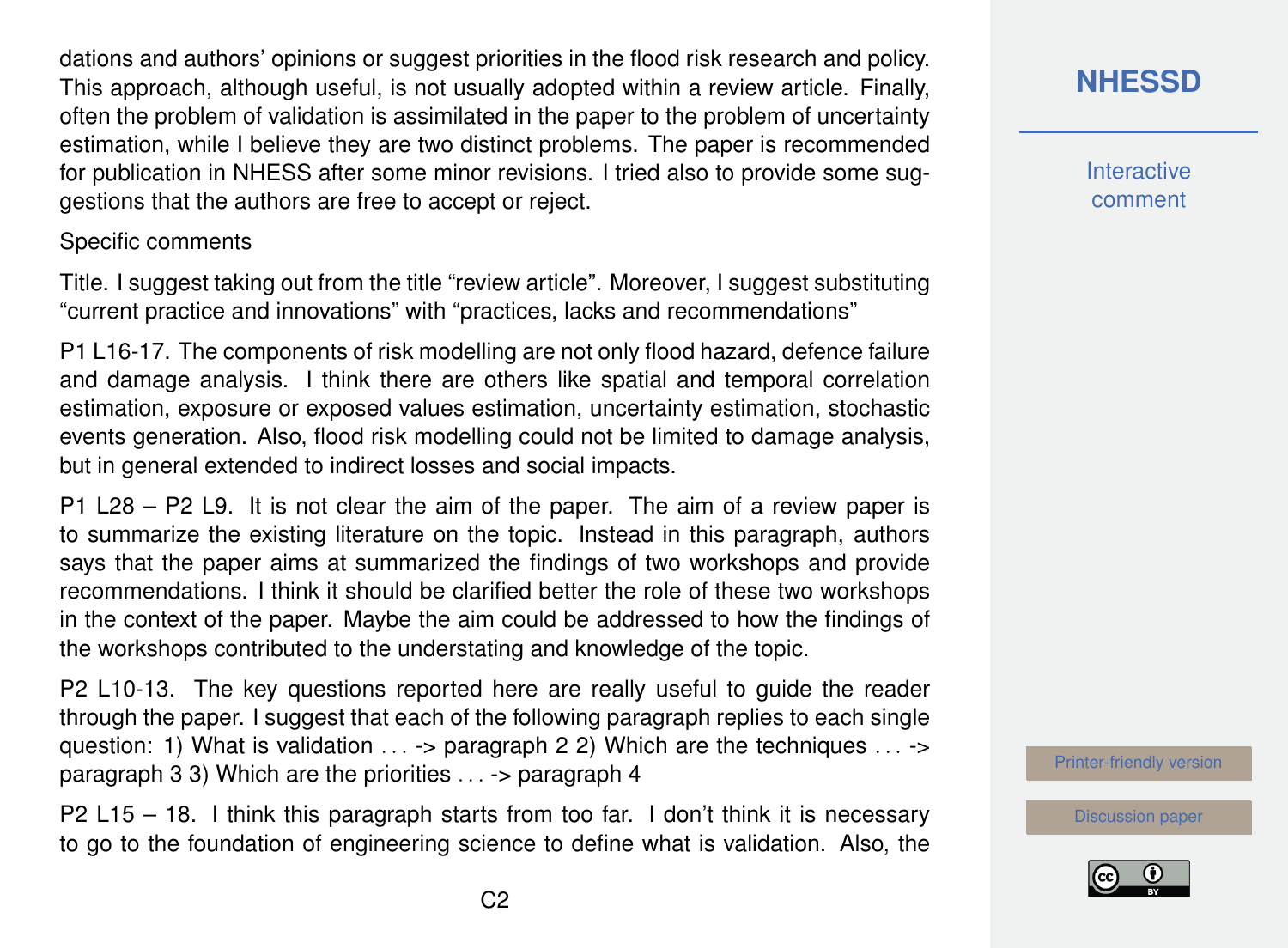analogy with a product is little bit out of context. Validation is a consolidated concept in science and in applied science. Nonetheless, I find interesting to define more closely the concept of validation in the context of flood risk modelling. I suggest modifying the introduction of paragraph 2 with something closer to the focus of the paper.

P2 L28-32. I find a little bit confusing to link the concept of validation with that of uncertainty estimation. I think they are two different concepts and it is necessary to clarify better what the authors really mean.

P3 L9-22. As said before, I suggest moving this part of the paragraph 2 to the paragraph 3.

P3 L14. I find what is stated in the parenthesis ("risk cannot be observed") quite imprecise. Risk is the probability of losses. The "modelled quantity" is loss which is measurable.

P3 L15-16. The sentence is contradictory. How could exist "validated" models if thev are validated by comparison with other models?

P3 L19-23. This part of the paragraph is very useful to guide the reader into the different techniques described: i) objectives, ii) data, iii) techniques and iv) new developments. I suggest adopting those fields as the columns, and the flood risk model components as the rows, of a table that provides a general overview of the state of the art of flood risk validation as described in the paragraph 3.

Paragraph 3. There are very useful references in this paragraph. However, often the techniques are just mentioned but not explained or summarized. The benefit of this literature review would be to organize, to classify and to summarize the main contributions to the topic of flood risk model validation. Also, I think other important flood risk modelling components should be included. I think, the most relevant are: 1) the estimation of the temporal and spatial correlation of the flood events, 2) the stochastic generation of (synthetic) flood events, 3) the assessment of the exposure, 4) the **[NHESSD](https://www.nat-hazards-earth-syst-sci-discuss.net/)**

**Interactive** comment

[Printer-friendly version](https://www.nat-hazards-earth-syst-sci-discuss.net/nhess-2017-303/nhess-2017-303-RC1-print.pdf)